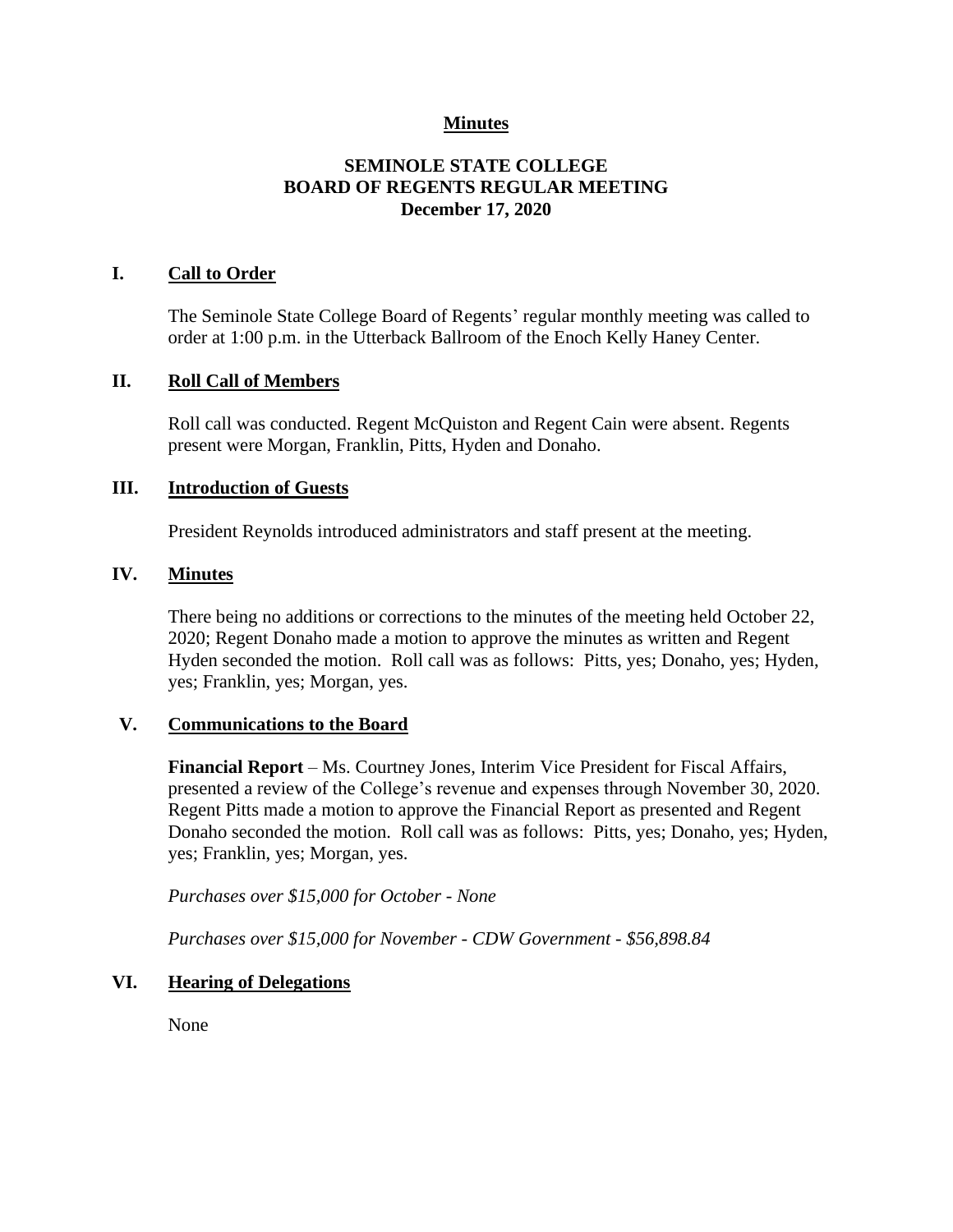Minutes SSC Board of Regents Regular Meeting December 17, 2020 Page 2

### **VII. President's Report**

President Reynolds discussed items under the President's Report and the Business portion of the agenda by utilizing a PowerPoint presentation. (See enclosed copy of the PowerPoint presentation)

*Personnel Update* – President Reynolds informed the Board that Melissa Nugent has been hired as the Comptroller, Lynette Atchley has been hired as the Assistant Professor of Art and Brooks Nickell has been hired as the Web and Media Coordinator. Dr. Deanna Miles has been hired as the Assistant Professor of Life Science. Pending an appointment of Courtney Jones, Holly Wilson-Byrd will be appointed the position of Director of Human Resources.

*2021 Board Meeting Dates* – President Reynolds presented the Board with a list of proposed meeting dates for 2021.

*Covid -19 Update*– President Reynolds discussed the campus Covid-19 student and faculty/staff positive and quarantine numbers for the fall semester and the plans for the spring semester.

*Update on Enrollment* – President Reynolds gave the Board members an update on fall enrollment and the enrollment forecast for the spring semester.

Campus Activities – President Reynolds gave the Board members information about the following campus activities:

- Virtual Game Show
- Free Ice Cream Day
- Free Hot Chocolate Day
- Outdoor Scary Movie Event
- De-Stressor Week Activities Free Grab Bags, Free Stocking to Color, Free Pillow to Make, and Free Roll of Toilet Paper
- Botany Class Planter Contest
- Celebration of First-Generation Students, Faculty and Staff by Student Support Services
- Leadership Class Food Drive
- Virtual OACC Conference hosted by Seminole State College
- OACC Staff Member of the Year Awarded to Susan Shumaker
- PLC Holiday Event
- Angel Tree adoptions coordinated by the Classified Staff Association
- SSC Educational Foundation Campus Assessment Software Purchase
- SSC Educational Foundation No Show Holiday Fundraiser
- SSC December Nursing Pinning Ceremony
- Oklahoma Attorney General's Office Change Matt Stangl